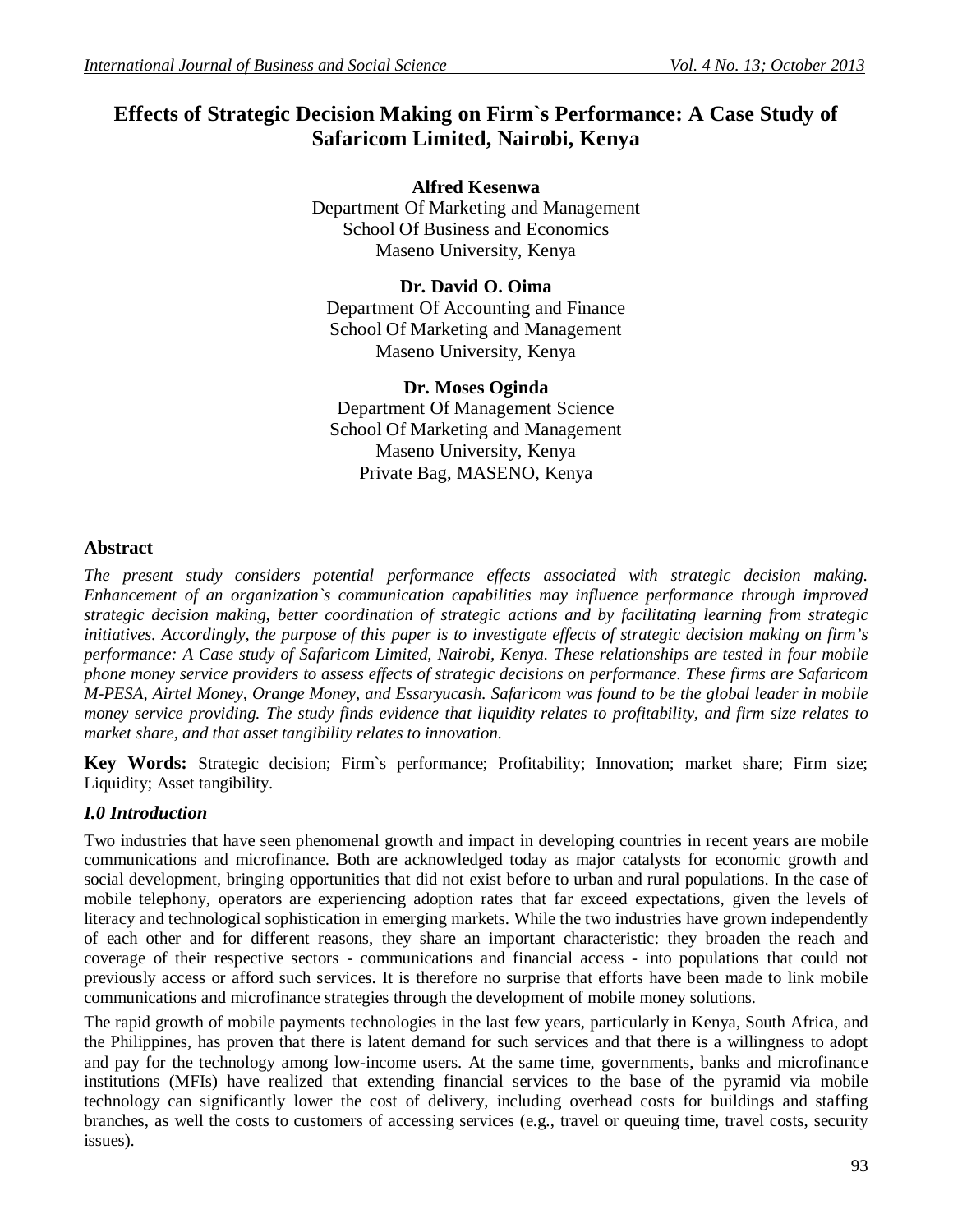There are significant benefits to be gained by the use of mobile technology by financial services providers, especially in rural areas, in the form of cost savings, efficiency, fraud and error reduction, client security and convenience. However, many attempts around the world to do so are progressing very slowly, in some cases for reasons related to implementation or regulatory constraints or because providers initially focused on unsophisticated Microfinance Institutions (MFIs) as partners. Despite these challenges, there is a great deal of excitement about the possibilities of mobile money technology strategy to extend financial services into underserved areas, and the successful performance of some of the current offerings provides a great deal of encouragement to efforts to prove the concept worldwide.

Equally exciting is the fact that the ability to conduct financial transactions remotely is also proving beneficial to the operations of a number of non-finance related organizations, especially in the world of aid and development. The market leader in the use of mobile money is Kenya. When mobile network operator (MNO) Safaricom launched M-PESA in 2007, it reached its first year subscriber targets in just two months, and growth has continued apace ever since. The reasons for M-PESA's success have been studied extensively, and observers generally agree on several contributing factors: a large underserved population with few alternatives for financial services; a demographic profile that saw significant numbers of adults migrate to cities like Nairobi in search of work, while retaining strong familial and financial links to their home villages; a trusted mobile network operator with significant market share and a broad agent network, relatively high mobile phone penetration at the time; and a regulator willing to take a "watch and learn" approach to the new service.

Four and a half years after M-PESA's launch, there are approximately 16 million users of mobile money in Kenya, conducting over 2 million transactions every day. M-PESA processes transactions worth US\$4.98 billion annually, translating to 17% of Kenya's Gross Domestic Product (GDP). Compared to 1,072 bank branches, there are over 46,000 mobile money agents in the country. Mobile money is not only being used for standard money transfers and airtime purchase, but is being used to pay salaries, utilities and other bills, and buy goods and services at both online and physical merchants. Three other mobile operators have begun to offer mobile money services in Kenya – Airtel, Orange, and EssarYu – and other players have also recently emerged to offer complementary services. In addition, many aid donors and their implementing partners have already begun to integrate mobile money into their programs and are at the forefront of this learning opportunity.

Given this unique learning laboratory for the use of mobile money, both generally and within aid programs, Kenya was chosen for a field visit by USAID staff to better understand the use of mobile money today and help inform its potential for use in USAID's programs globally, (USAID, 2011)..Google Inc., an American corporation specializing in internet-related services and products has sealed a pact with Safaricom to deliver e-mail services direct to mobile phones. The partnership is expected to increase the number of potential internet users from the current 2.7 million to 4.4 million by virtual of Safaricom`s subscriber base.

Safaricom has also partnered with Google to drive the adoption of Google+ in Kenya. The Google+ promotion will see Safaricom enable direct connection to Google plus through USSD. It is not clear what the aggressive marketing drive has achieved but even during the London 2012 Olympics, Google partnered with brand Kenya to enable hangouts from the Kenya house in London. For Safaricom the benefit will be the growth in data use through the network while for Google+ it is a search for adoption in Kenya.

## *2. Current State of Kenyan Mobile Money Service*

## **Observation A. There are Four Mobile Money Providers in Kenya, but One Dominates**

Currently the mobile money market in Kenya is dominated by one major player, Safaricom's M-PESA. Not only did Safaricom launch the first service, in 2007, but it still dominates the field, with an estimated 99% market share of all mobile money transactions in Kenya. (Table 1 below provides an overview of each of the mobile money services available in Kenya.) Each of the mobile money players offer similar types of services, although the three newer service providers have tried to distinguish themselves in various ways, largely through their platform capabilities and service structures for corporate mobile money services. Many organizations want to offer their clients and customers the mobile money service provider of their choice when linking such services to their product offerings, but these services are not yet available. Therefore, for the time being, anyone looking to utilize a mobile money service in Kenya has little choice but to work with Safaricom, which has the largest network of subscriptions and agents.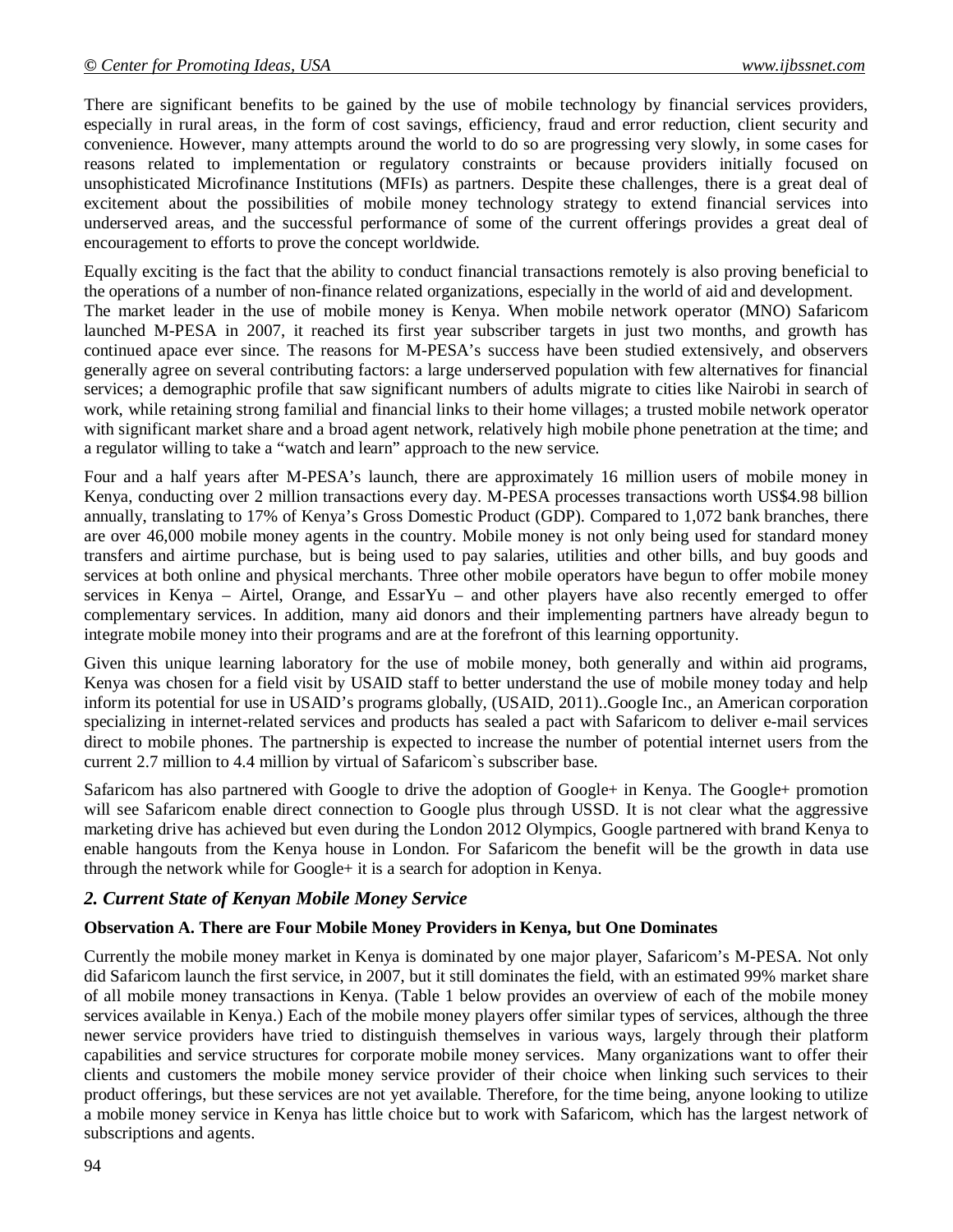| Company                                           | <b>Mobile</b><br><b>subscribers</b> | <b>Mobile</b><br>market<br>share | Date of mobile<br>money launch                                  | Mobile<br>money<br>subscribers | <b>Mobile money</b><br>agents |
|---------------------------------------------------|-------------------------------------|----------------------------------|-----------------------------------------------------------------|--------------------------------|-------------------------------|
| <b>m→PESA</b><br>Safaricom M-<br>Pesa             | 17.5 Million                        | 69.89%                           | March 2007                                                      | 15.5 Million                   | 28,000                        |
| airtet<br>money<br><b>Airtel Money</b>            | 3.3 Million                         | 1520%                            | November 2010<br>$(as Zan Zan)$<br>relaunched in<br>August 2011 | 2.8 Million                    | 8,600                         |
| <b>Dramon Monar</b><br><b>Orange Money</b>        | 2.1 Million                         | 6.37%                            | November 2010                                                   | 120,000                        | 3,500                         |
| <b>CASH</b><br>by <b>usupay</b><br>Essat.yr.Cash. | 1.5 Million                         | 8.50%                            | December 2009                                                   | 650,000                        | 5,400                         |

#### **Table 1: Mobile Money Providers in Kenya**

#### **Observation B. Mobile Money is Here to Stay**

The success of mobile money in Kenya has been nothing short of phenomenal. In just over four years, a country with only 1,072 bank branches has seen the number of agent outlets providing mobile money service grow to 46,000. People have access to financial services as never before; such that the proportion of the population which is completely excluded from financial services is lower in Kenya than any other African country except for South Africa. The key drivers of this financial inclusion in Kenya, most notably Safaricom's M-PESA and Equity Bank, center on a very supportive regulatory regime, innovative business models and technological advances, particularly in the mobile phone sector.

The issue at this point is no longer whether mobile money will survive in Kenya, but how to link this service into the greater financial ecosystem, as it's clearly here to stay. In a population of 40 million people, it is difficult to get a clear sense of how many Kenyan citizens are considered formally "banked." A recent Finance Access report showed the number of formally banked people (defined as those using a bank, Postbank or insurance product) at 22.6% in 2009. One recent statement has the number of bank accounts at 5.5 million, giving a banked ratio of 14%, while yet another public statement, that there are 14 million deposit accounts, would put the "banked" ratio of about 35%8. However one wishes to calculate it, it is clear that a good percentage of the population, at least two thirds, remains excluded from formal financial services.

In fact, it is estimated that 95% of all financial transactions in Kenya are still cash-based. Of those that aren't cash based, it is estimated that 70% of these are handled by Safaricom's M-PESA mobile money service. Total registered mobile money accounts in Kenya number 18.6 million, although some of those are probably owned by users with multiple accounts, so it is safe to say that there are at least 16 million mobile money account holders in Kenya, or about 40% of the population, almost 60% of the adult population. It is also estimated that about 85% of Kenyans have used mobile money. In terms of mobile money market share, Safaricom's M-PESA has about 99% of the mobile money market, and therefore essentially defines (for now) what the market looks like.

M-PESA has made a huge difference in the lives of the poor who have traditionally been excluded from the formal banking system. Bank products and fees have not typically catered to very low-income earners, nor have the poor felt the need or ability to use EFT. Culturally the poor have not felt welcome in banks. As a result, most low-income Kenyans have operated on a cash-only basis, with little or no savings and no means of developing a credit history. A key financial transaction for many of Kenya's citizens in recent years has been for a worker in Nairobi to send money home to family members remaining in home villages.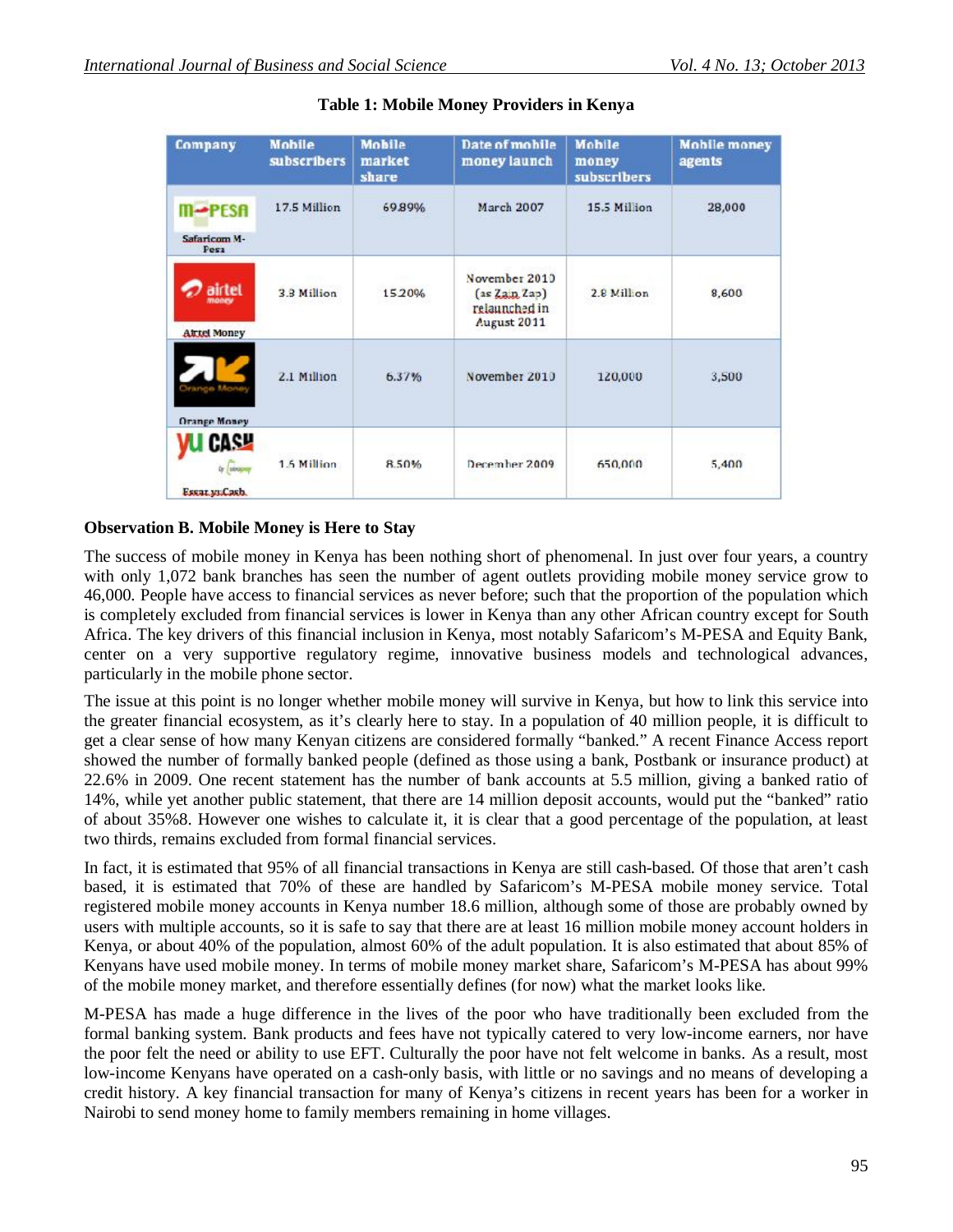The primary options for doing this have been via bank or postal transfer or to ask someone to carry it for them, either a friend or a taxi or bus driver, at high cost and high risk. (For small amounts, the fee as a percentage of amounts sent can be higher than 35% due to the high minimum fees charged for every transfer.) The introduction of the M-PESA service in 2007, focused on the marketing slogan of "send money home," touched a nerve and filled a big gap in the market.

Kenyans consider M-PESA a cheaper, faster and safer option for sending money, and one that is considerably more accessible than other options out there, such as bus, taxi, PostaPay or bank branches (see Figure 1, below). The fact that M-PESA was launched by Safaricom, a highly trusted and popular brand in Kenya with about 80% of the cellular phone market at the time, only helped to support its rapid growth.



#### **Figure 1: Money Transfer Behavior Before and After M-PESA**

*Source: FSD-Kenya (2006) and FSD-Kenya (2009)*

Currently, about 16 million Kenyans use mobile money to send money, pay bills, cover expenses, and buy goods. Besides money transfer and bill pay, it is estimated that 75% of M- PESA users also save at least some money in their M-PESA account, citing reasons of ease (45%) and safety (26%) as the major factors. Organizations are also increasingly using M-PESA, formally and informally.

Kenyan microfinance institutions (MFI) and insurance companies are increasingly using M-PESA for cash disbursement and repayment; businesses, government and NGOs are using it for cash transfers, procurement and salary payments. Merchants are also using it for purchases, both for its convenience as well as its cheaper fee structure (M-PESA charges 1.5% to the merchant, versus 3-4% on the part of most credit cards). The value proposition for use of M-PESA by organizations focuses on a number of benefits, including reduction of cash "leakage" and corruption; increased operating efficiencies, including less paperwork; better transparency and accountability via the electronic records, and more independence and self-sufficiency for users.

In terms of quantitative measures, organizational users of mobile money are reporting reduced cost of cash disbursement compared to other current options, such as cost of cash handling and associated security, reduced staff costs and better utilization of staff. In terms of innovations in mobile money, Kenya has proven to be a very fertile and supportive location. Not only is there a high literacy rate and a strong culture of entrepreneurship, but the government's stand on allowing the mobile money sector to flourish, combined with the still considerably large underserved market, has meant a large opportunity and welcoming environment within which to operate for service providers and information and communication technology (ICT) developers.

In fact, according to the World Bank, ICT (including mobile money) has been the main driver of Kenya's economic growth over the last decade. "Since 2000, the sector has outperformed all other segments of the economy, growing on average by 20 percent annually," according to their recent Economic Update. "Since 2000, Kenya's economy grew at an average of 3.7 percent. Without ICT, growth would have been a lackluster 2.8 percent – similar to the population growth rate – and income per capita would have stagnated.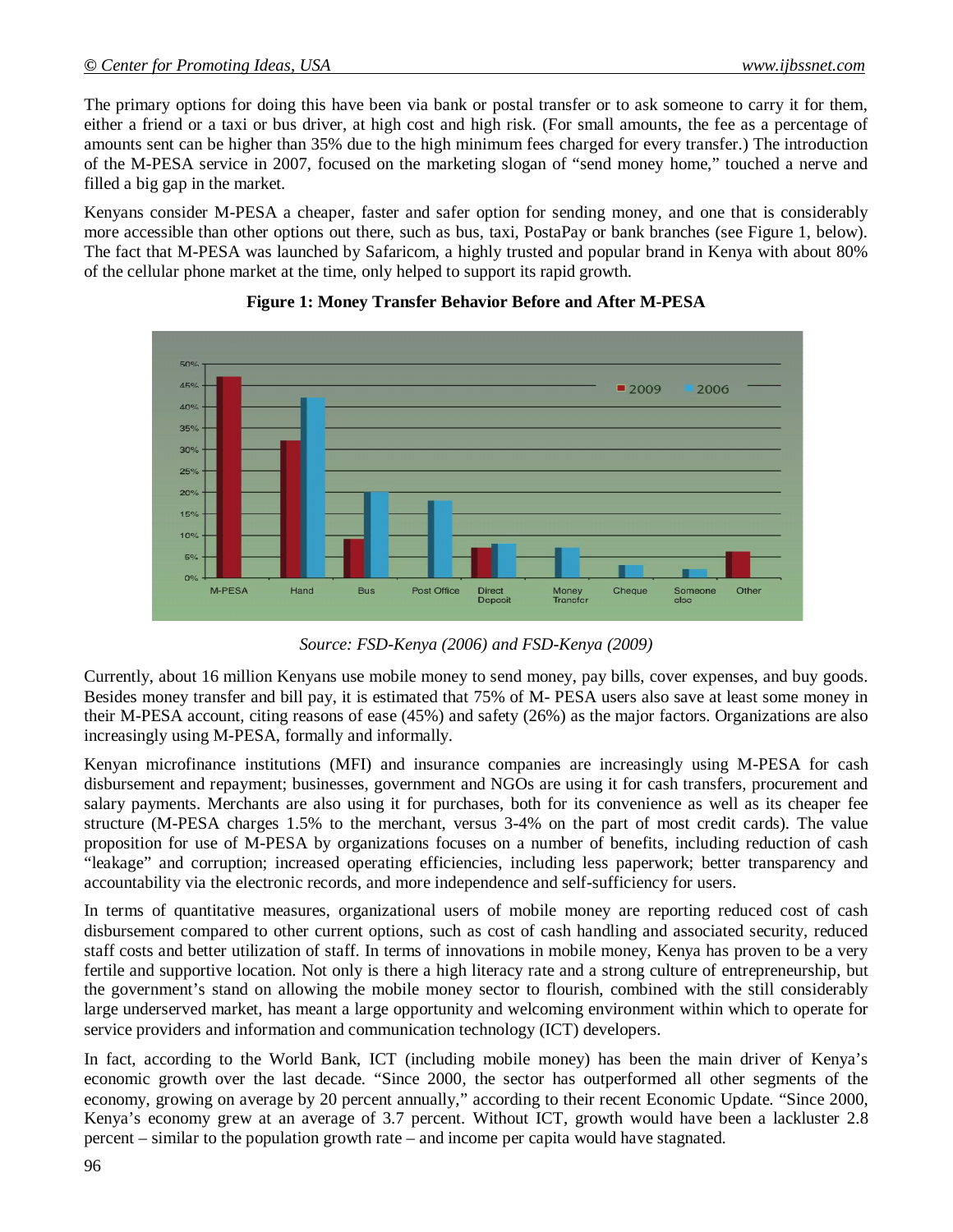ICT has had a transformative impact on the financial sector and has contributed to important indirect economic effects in other sectors, such as health care and public information.

## **Observation C. Mobile Money isn't Displacing (Most) Bank Accounts**

As is usually the case when mobile money is introduced to a market, the Kenyan banking sector expressed its early opposition to the service, with concerns raised that Safaricom was engaging in a banking service for which it wasn't licensed. While there are valid debates to be had with regard to mobile money versus prudentially regulated banking services, especially when the former is offered by a non-bank player such as an Mobile Network Operator, banking opposition tends to arise most loudly only when mobile money becomes successful, in large part to protect banks' hold on the financial services sector.

The issue of whether a mobile money service should even be offered by an Mobile Network Operator alone is one that has seen a tremendous amount of discussion and debate in the last four years. However, in Kenya as elsewhere the sector has moved beyond the basic "bank-led versus Mobile Network Operation -led" debate. The success of M-PESA has reached such a level that the majority of Kenyan banks have decided to work with M-PESA rather than compete with it in the mobile money market. The last two years have seen a series of banks offer services that link their accounts to Safaricom's M-PESA accounts, both on a personal level as well as a corporate level. These linkages vary from account information and transferring value from one account to another, to banks offering to handle all intermediation between their clients' accounts and any Safaricom services they wish to access. Some banks are even offering to cover any risk or costs involved should funds be sent to the wrong mobile money account.

One area of discussion and concern amongst regulators and bank managers is whether the success of M-PESA has led to it displacing bank accounts or otherwise hurting the banking sector. Some of this concern is competitive posturing by the banks, but it is a topic that policy makers pay close attention to as they monitor the sector. There has been little evidence to date, however, that mobile money accounts are replacing existing bank accounts. Mobile money services have cash transaction limits that prevent the service from being used for higher value transfers, so individuals and businesses are continuing to use their bank accounts at the same rate as always. Electronic Funds Transfer is still the primary means of higher value money transfers, particularly for businesses and organizations, and any organization that wishes to use mobile money to disburse salary or expense payments still needs to have a bank account linked to that mobile money account.

Rather than hurting the banking sector, the mobile money sector has in fact had positive effects on banks, according to many observers (see Figure 2, below). When M-PESA took off, a large amount of liquidity that had been sitting in cash was routed and accounted for in the banking system, boosting bank liquidity. Additionally, a number of organizations that use mobile money services with their constituents are opening up joint mobile money/bank accounts for them (e.g., M-Kesho, a service of Equity Bank and Safaricom). These new accounts are increasing business for the banks and opening up opportunities at the low end of the market, a sector that banks have traditionally ignored. However, the banks still have to develop and offer services that specifically cater to low income customers if they're to succeed in this space. Simply adding a mobile channel on to existing services won't help grow the market for bank accounts if they aren't designed to meet the needs of the low-income customer.

One area where banks do have a valid concern is where joint accounts are opened at the very low end of the market, largely for humanitarian cash transfers at the moment, and the recipients are merely using the M-PESA wallet and not the bank account that was opened for them. How the banks address this issue is difficult to predict for a target population with so little wealth, but many observers believe the overall opportunity is the banks' to lose at this point if they don't design services suited to the poor.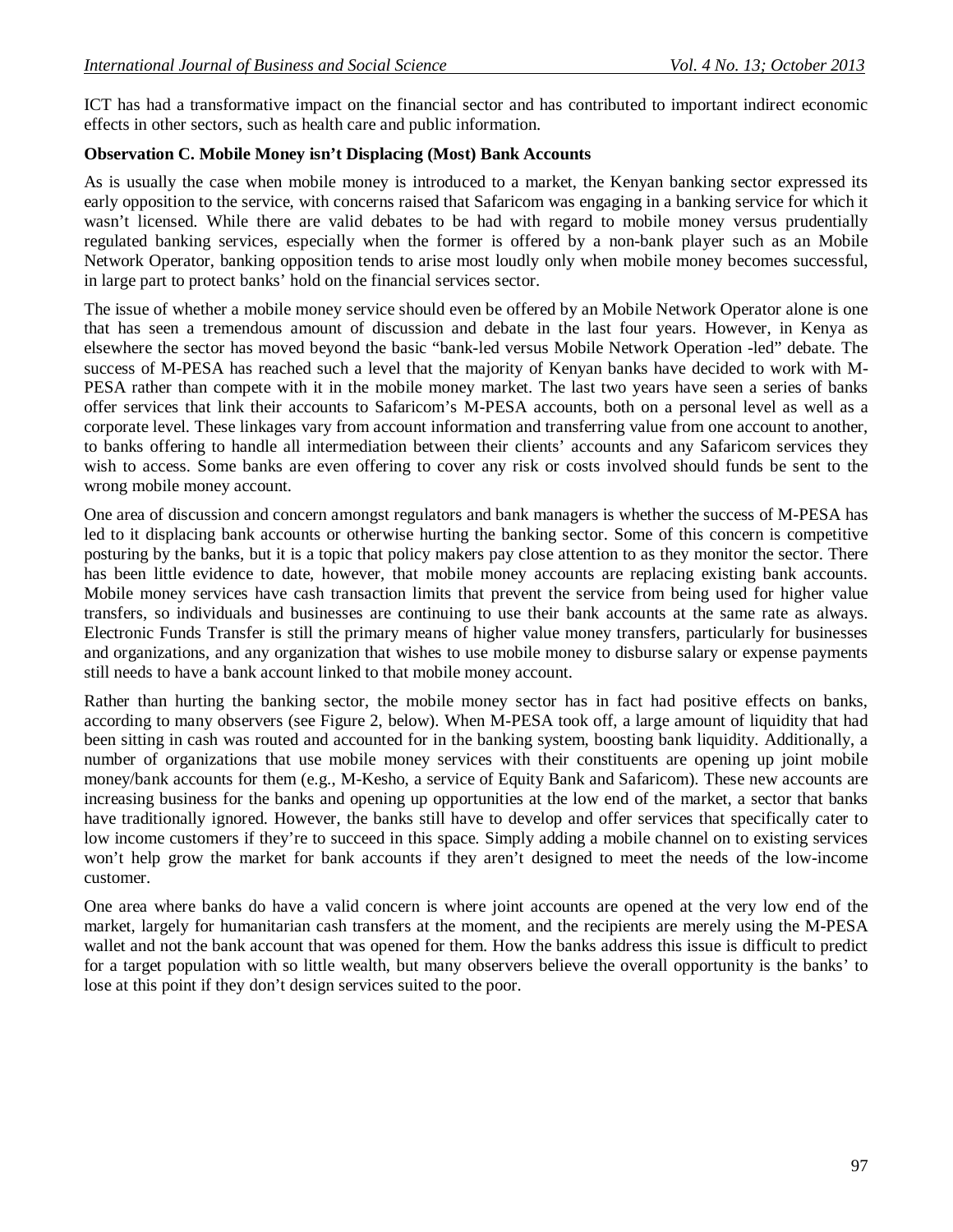

**Figure 2: Financial Access in Kenya**

*Source: World Bank estimates, 2010*

As stated earlier, many if not most banks in Kenya are now linking up with mobile money systems in partnership with the Mobile Network Operators, offering joint accounts, bulk payment services, merchant payments, and information services. Many of these banks are also offering to handle any intermediation required between businesses and the mobile money providers, so that business clients don't need to do so. In these cases the banks work with the organization to validate their customer or employee data with the Mobile Network Operator, handle the transfers between the client bank account and the Mobile Network Operator, manage all record keeping between the various accounts and often take on the risk of any incorrect transfers. And they are doing it all for a "small" fee.

Banks have shrewdly seen that many client organizations want support in dealing with the minutiae of bulk mobile money accounts, and that support was not forthcoming from Mobile Network Operats, especially Safaricom. Given the growing prominence of mobile money use in Kenya amongst organizations, this particular business opportunity is one that banks will only continue to exploit and grow.

#### **3.1 Safaricom and Vodafone collaboration**

Safaricom and Vodafone of UK in Europe, intend to extend the M-PESA service to other emerging markets within the Vodafone footprint, and to expand the products and services available. For example in April 2013, India became the latest addition to Safaricom M-PESA footprint. Following a successful trial, the service will be offered in a limited number of areas of the country and will be progressively rolled out nationwide. The opportunity in India is particularly attractive as some 700 million people do not have a bank account. Other new products, such as international money transfer, savings and loans, salary disbursements and access to insurance products have also been introduced in different markets in Europe.



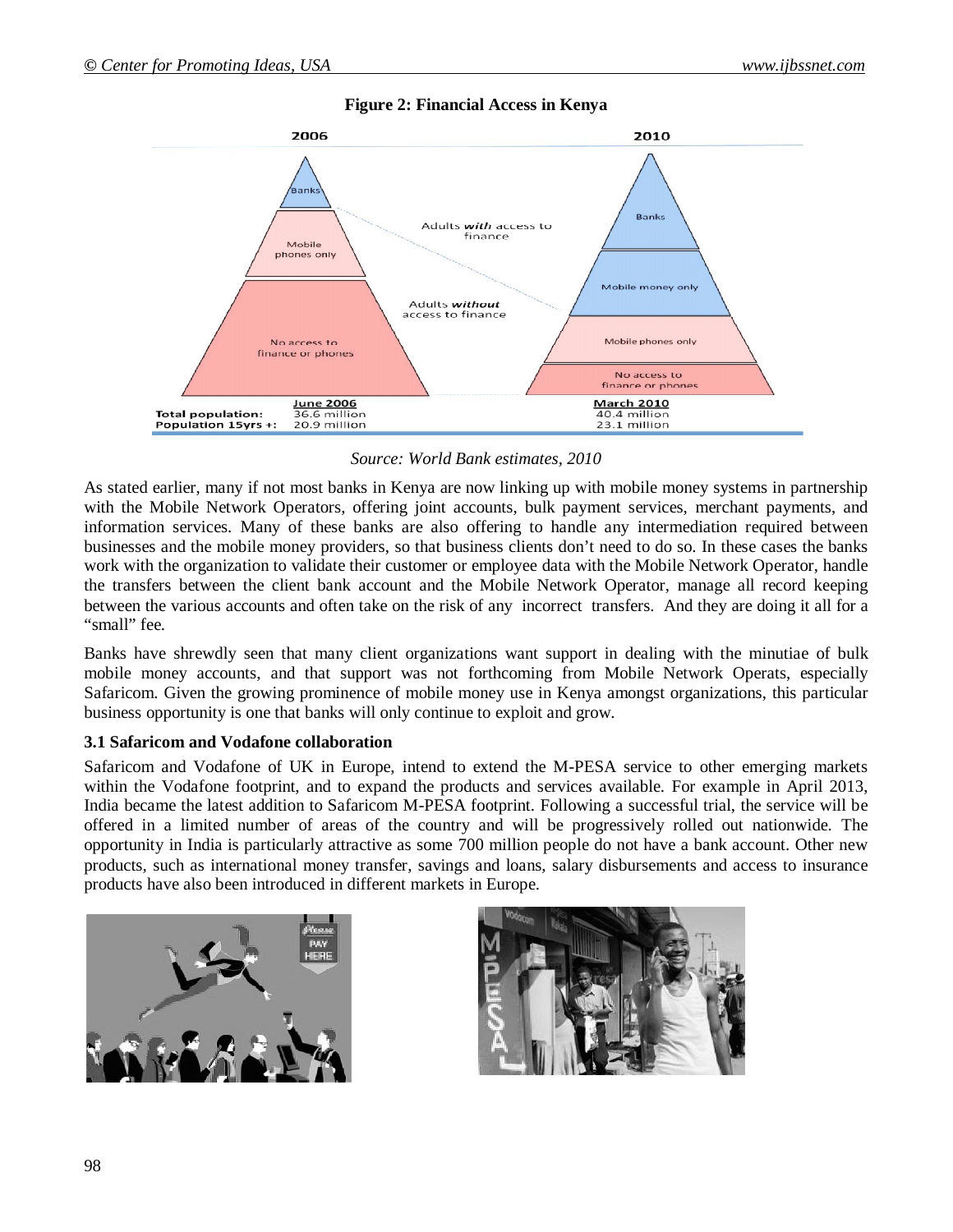#### **3.2 Mobile commerce**

As more and more retailers roll out 'contactless' payment terminals at the checkout, Safaricom and Vodafone are developing services which will allow their customers to use their smartphones to pay for goods and services. They have launched Vodafone branded payment solutions in Italy and Turkey and are about to launch Vodafone SmartPass in four other countries. They are also developing the Vodafone Mobile Wallet to allow customers to use their existing credit and debit cards via their smartphones. Customers can use both services at thousands of retailers by simply waving their smartphone in front of a contactless terminal.

#### **4.1The financial inclusion imperative**

Poverty is more than just a lack of money. It involves a lack of access to the instruments and means through which the poor could improve their lives. Exclusion from the formal financial system has increasingly been identified as one of the barriers to a world without poverty.

In many developing countries, more than half of households lack an account with a financial institution, while small firms frequently cite difficulty in accessing and affording financing as a key constraint on their growth. This exclusion does not necessarily mean that the poor lack active financial lives: in fact, the fragility of their situation has led to the development of sophisticated informal financial instruments. However, the use of only informal instruments means that the poor are limited in their ability to save, repay debts, and manage risk responsibly.

On a macroeconomic level, these financial constraints on the poor can slow economic growth and exacerbate inequality (Demirgüç-Kunt, Beck, and Honahan 2008). Finding innovative models to extend financial services to the poor has now become an urgent challenge. The excitement around mobile money has arisen in part because it is widely seen as an effective way to provide access to finance to millions of people around the globe. According to the Consultative Group to Assist the Poor (CGAP), roughly 1 billion people have a mobile phone but no bank account.

Providing them access to mobile financial services will involve difficult implementation that is unlikely to succeed quickly. In addition to extending financial services to the poor, mobile money is expected to improve productivity by increasing the efficiency and lowering the cost of transactions, improving security, generating new employment opportunities, and creating a platform on which other businesses can grow. Mobile money could transform financial inclusion. "Where most financial inclusion models have employed either 'credit-led' or 'savings-led' approaches, the M-PESA experience suggests that there may be a third approach - focusing on building the payment 'rails' on which a broader set of financial services can ride," (Mas and Radcliffe 2010).

As illustrated in the next section, while benefits from the simple diffusion of an improved infrastructural "rail" are significant, even greater impact arises because mobile money systems can serve as a platform for additional innovations, whether they be bill payment services that avoid lengthy queue times or more striking examples such as efficient conditional cash transfers for drought relief or compensation. In places where no financial infrastructure exists, this type of change is truly transformational.

## **4.2What is the impact of mobile money?**

According to data from the GSM Association, most of the 100-plus deployments of mobile money systems have been in developing countries, with around half in Africa alone (figure 4.2). Mobile money systems can be made available wherever there is wireless phone service, helping to overcome distance, as well as the lack of branch offices in rural areas (box 4.2). Since mobile money is often linked to financial inclusion, it is vital to understand how and under what conditions mobile money applications can extend financial services to the poor. Support for mobile money initiatives from governments, nongovernmental organizations, and the international development community needs to be justified by assessing the impact on development strategies such as financial inclusion, poverty reduction, increased productivity, and risk management.

Although the mobile money industry has achieved significant scale in only a handful of countries, a growing number of studies are establishing its effect in a variety of areas. Its potential advantages include benefits arising from the inherent characteristics of the services; benefits arising organically from widespread usage and network effects; and benefits arising from purposeful and innovative applications, either made by developers or created by people's uses of mobile money services.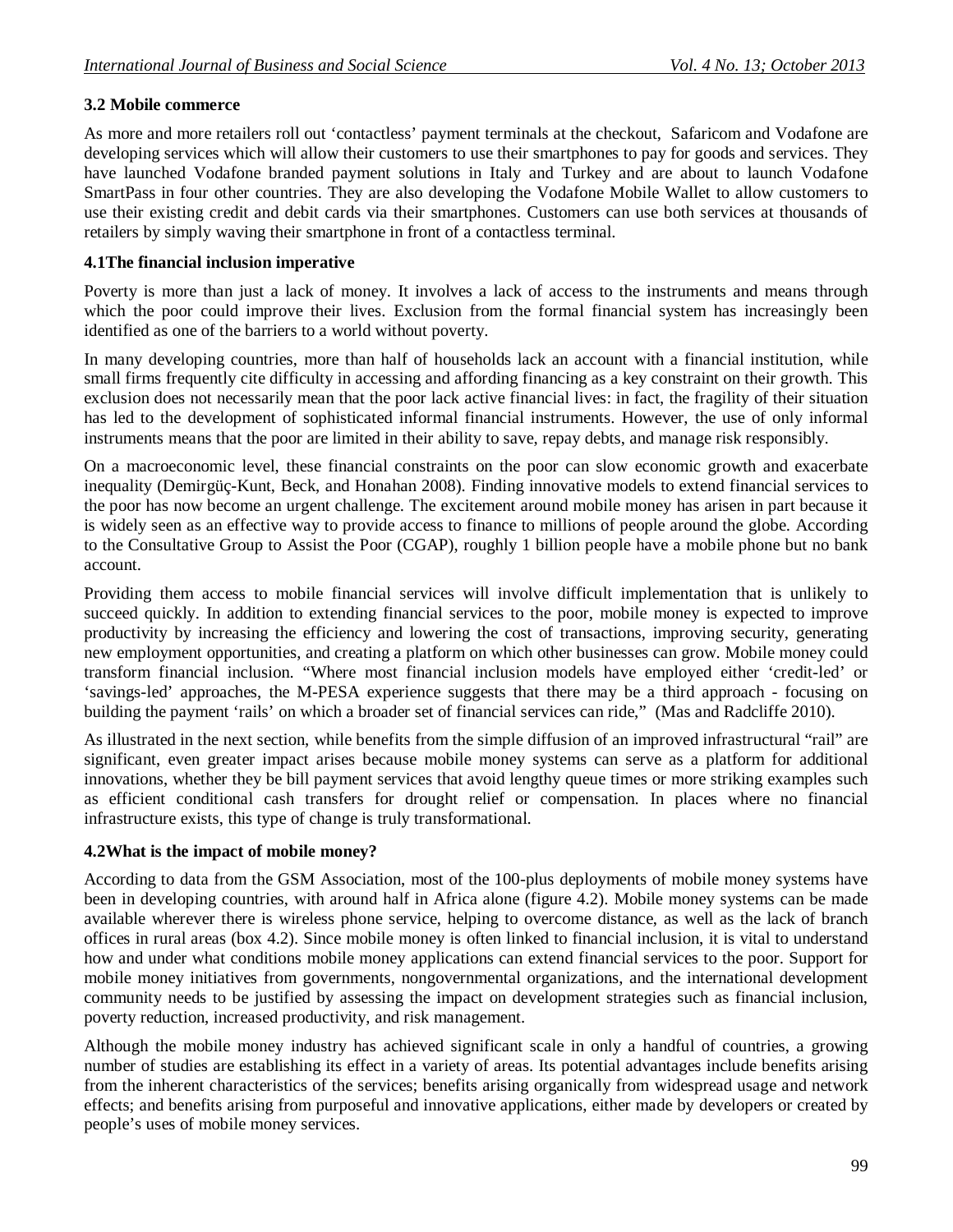#### **4.3 Inherent benefits**

Mobile money is often successful because it is considerably cheaper than other alternatives to cash. In an international comparison of 26 banks, McKay and Pickens (2010) found that branchless banking (including mobile money) was 19 percent cheaper on average than alternative services. At low transaction amounts or for informal money transfer options, this difference more than doubled. In Kenya M-PESA was routinely one-third to one-half as expensive as alternative systems. Lower costs directly translate into money the poor can keep.

In Kenya the amount of money remitted increased when transferred using M-PESA compared with traditional forms of remittances. Conversely, where transaction costs are high, as in Botswana where the cost per transaction is a minimum of 8 pula (\$1.07), mobile money has been slow to take root. Well-supervised mobile money can be safer than alternatives, including cash.

Early studies of M-PESA in low income areas found that the risk of muggings declined, because cash was less evident. Because it is less visible than cash, mobile money also has consequences for privacy and autonomy. Research has found that women are able to have personal savings without seeking permission from their husbands (Morawczynski 2009), but, of course, this autonomy holds true for both genders. The speed and liquidity of mobile money are also key benefits.

The limited assets the poor own often take the form of valuable objects (such as livestock or gold), which are relatively illiquid. In times of crisis, such assets can be difficult to realize quickly, and their value may decline if the market floods with other families seeking to convert similar assets to cash at the same time. Moreover, sending gold bracelets or cash to a family or friend in need can be a risky enterprise. Mobile money can be an accessible and convenient medium for the delivery of financial services and more reliable than traditional, informal methods.

#### **4.4 Benefits from scale**

In some jurisdictions, mobile money has achieved critical mass, so nonusers are encouraged to adopt the systems used by their peers. When the poor are connected on a large scale, they are able to use mobile money to improve their livelihoods. The best data available on this point comes again from Kenya, where households with access to mobile money were better able than those without to manage negative shocks (including job loss, death of livestock, or problems with harvests). Whereas households that did not use M-PESA saw consumption fall by 6– 10 percent on average, M-PESA users were often able to fully absorb the shocks, because they received more remittances and lost less to transaction costs (Suri and Jack 2011).

Evidence of such "livelihood strategies" was also evident during the violence following Kenya's 2007 election, during which M-PESA "became one of the only means through which [residents of Nairobi's informal Kibera settlement] could access cash" (Morawczynski 2009). Even in less tumultuous times, mobile money at scale can serve to meet the needs of the poor: Research in Kenya found that M-PESA was a useful means to access cash. Often the poor lack fungible sources of exchange such as cash, and through the network of cash agents and people's contacts willing to send value, mobile money allows many to get cash when and where they need it (Stuart and Cohen 2011).

Mobile money can also prove commercially significant for service providers, when it reaches scale. Although the transaction fees that mobile money providers charge are individually quite small, in total, they can represent an important revenue source. For example, Safaricom, the mobile operator that offers M-PESA, reported mobile money revenues for the first half of 2011 of K Sh 7.9 billion (\$90 million). In addition, cash agents may also gain commercial benefit from the fees they receive.

#### **4.5 Benefits from innovation**

Improving the ability of the poor to transfer money is certainly beneficial, but in isolation, mobile transfer services do not capture the full potential of mobile money to enhance financial inclusion. Early studies of South African mobile money found that while it had the potential to advance financial inclusion, it had not increased access to banking, especially compared with non-technological efforts, such as a particular type of bank account designed especially for the poor (Porteous 2007). In Kenya, for example, the predominant use of M-PESA is still sending money, although some people use it for savings (Stuart and Cohen 2011).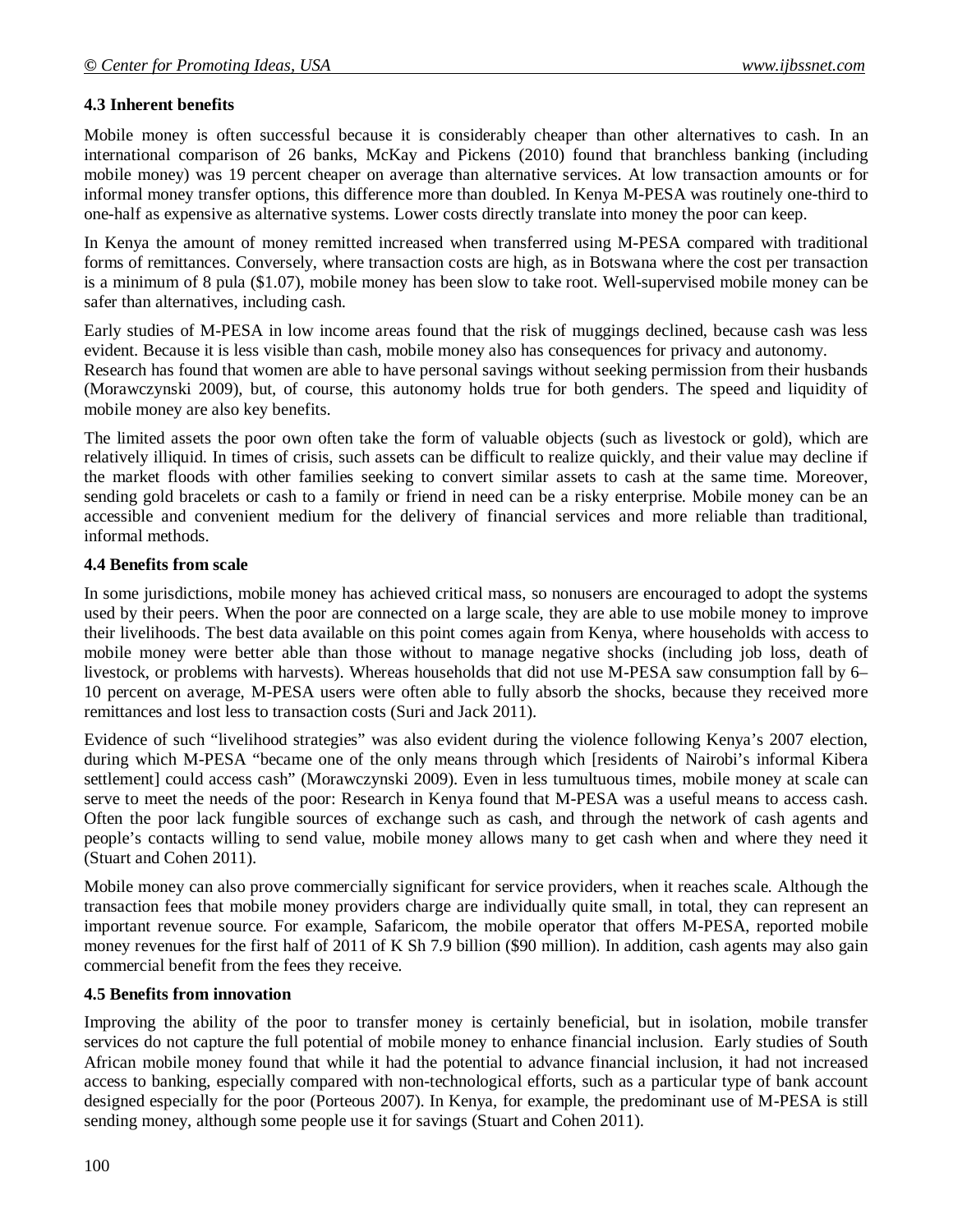Access and use of more sophisticated financial services such as savings, credit, and insurance could prove far more beneficial to the poor. To develop these services, businesses, governments, and other institutions must innovate actively on top of the payment services that are being deployed by mobile money operators. Some organizations are deliberately using mobile money to enhance their traditional offerings.

For example, during a recent drought in Niger, a set of randomly selected households received cash transfers via mobile money (Aker et al. 2011). In comparison with physical cash, this trial found lower variable costs for senders, as well as lower costs for recipients. Over the course of the crisis, recipient households also enjoyed better diets and depleted fewer assets. Insurance, credit, and savings services are now being developed atop mature mobile money systems. Kilimo Salama is a micro-insurance product that uses M-PESA to provide payouts to smallholder farmers whose crops fail.

In its second year of operation, 12,000 farmers were insured, and 10 percent of those received payouts of up to 50 percent of their insured inputs (Sen and Choudhary 2011). Likewise, Equity Bank and Safaricom have partnered to offer M-Kesho, a mobile service that offers micro savings accounts, credit, and insurance. As individuals develop financial histories with mobile money, the ability to provide credit can expand because financial institutions will be able to analyze those histories and assign credit scores. The impact of mobile money is also likely to extend to the public sector through increased efficiency and reach.

Government adoption of mobile money is still in its infancy, but a study by McKinsey for the Gates Foundation estimates that connecting poor Indian households to an electronic payment system for cash transfers would have considerable impact through reduced leakages, transaction costs, and overheads (Lochan et al. 2010). It would also improve the government's ability to monitor financial flows, collect tax revenues, and reduce illicit activity. Government use of mobile money such as salary disbursements could prove to be an enormous driver of the service throughout the economy on the whole.

#### **4.6 Growing mobile money: challenges and success stories**

Despite a growing number of successes, the mobile money industry faces a number of challenges. Mobile money deployments in developing countries often target customers who may be poor, dispersed, and remote. Mobile money also spans two distinct industries with different business models. Telecommunications and payments are transaction-based, with fees collected on transactions; conversely, banking is float-based, with money earned through holding deposits. Developing the necessary cross sector partnerships including bridging cultures and regulations may therefore prove difficult. Additionally, mobile money services represent a two sided market, and new deployments must convince both agents (supply) and customers (demand) to sign up for the service in sufficient quantity to be viable.

Building and properly incentivizing the agent network is no small task, and maintaining the necessary cash liquidity at outlets can prove a constant challenge. Winning and retaining the trust of customers, including those who are poor and new to the technology, is central to success. Commercial viability in this industry requires scale, and operators are faced with the trade-off between higher costs to recoup their investments or lower costs to reach scale and build a mass market (Mas and Radcliffe 2010). Despite these challenges, mobile money has grown in a variety of markets. Although the International Finance Corporation (IFC) identified more than 50 factors influencing the growth of mobile money, three are especially important (IFC 2011): regulation, competition with other instruments of financial access, and user perceptions and skills.

## **4.7.1 Regulation**

Since mobile money straddles finance and telecommunications, it faces regulation originating within two different sectors. For mobile money to develop, regulations must encourage inclusiveness, while minimizing fraud and risk. The uncertainty associated with innovative industries means that regulations must be incremental and proportional. Kenya's initial success with mobile money was arguably based on a virtual absence of formal regulation in favor of industry-government engagement (World Bank 2010).

However, since mobile money services manage the limited capital of the poor, caution is essential (USAID 2010). Successful regulation is usually marked by collaborative exchange between industry, government, and civil society. For example, regulation should allow agents outside of bank branches to handle financial transactions and develop tiered anti-money-laundering and know-your-customer (AML/ KYC) requirements.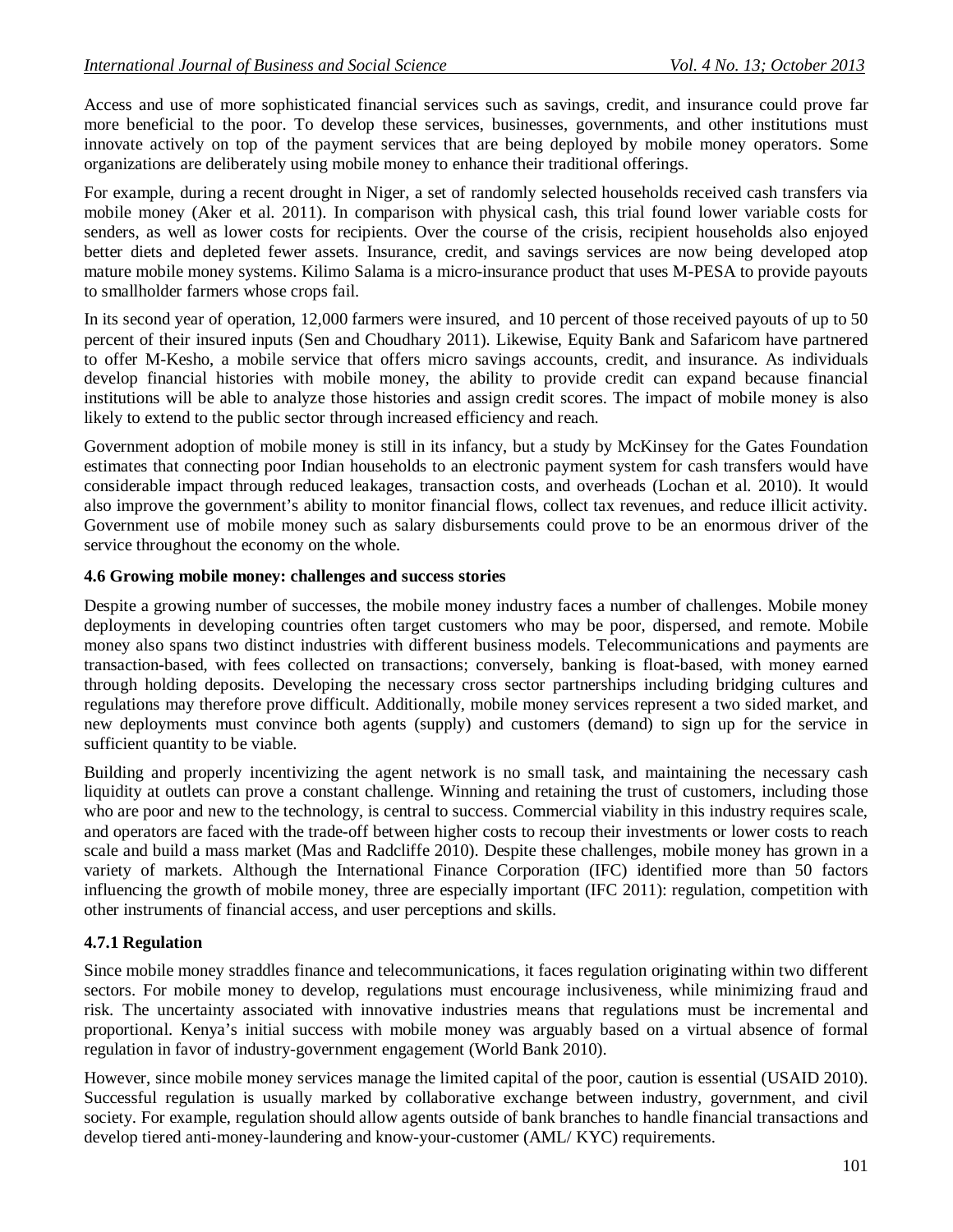To facilitate more sophisticated service offerings, ongoing regulatory development will be necessary for example; most mobile money is regulated as "payments," "denying e-money accounts the benefit of interest payments and deposit insurance" (Ehrbeck and Tarazi 2011).

In considering these new regulatory issues, protection against fraud and failure, including regular monitoring by financial regulators, is essential. But it is also important to remember the strategy is to find ways to provide society's poor with financial services, and often mobile is the most promising way.

#### **4.7.2 Existing status of finance and mobile industries**

Mobile money is by no means the only instrument for extending access to finance to the poor; cooperatives, savings and loans groups, and even ATMs (automated teller machines) are popular throughout the developing world. Among the factors that will determine whether mobile money will succeed is the extent to which alternative options are accessible and desirable.

In places with sophisticated financial or mobile industries, the commitment of leading firms to mobile money can do much to drive adoption of the service, but already-existing alternatives or a limited market size can limit the economies of scale necessary for mobile money to succeed. On the other hand, too low a volume of existing financial services can be a detriment for mobile money because cash agents need a way to manage their liquidity (such as traveling to bank branches, for example). In short, mobile money is one part of the solution that also requires other forms of infrastructure and resources.

#### **4.7.3 Server perceptions, behavior, and skills**

The success of mobile money also rests on various factors relating to end users. There may be considerable distrust of the formal financial services, or people may be uneasy about parting with their cash. Mobile money operations need to create a clear and trustworthy value proposition that fits within social and cultural practices. For example, mobile phones are widely available, but they are not universal, and many people in the developing world share or rent phones. Designing mobile money requires a careful understanding of these diverse interactions.

#### **4.8.0 Emerging issues in mobile money**

Mobile money is a fast-moving and wide-ranging industry, but as it matures and evolves, several emerging issues are worth observing with increased attention. This section flags these issues as a first step toward finding longerterm solutions.

#### **4.8.1 Technological issues**

It was technological strategy change in the form of less expensive phones and expanded network coverage that made mobile money feasible. As mobile telephony continues to evolve toward more sophisticated devices and services, the range of feasible mobile money applications will continue to expand. Over the coming years, two technological developments will have a significant impact on mobile money: the rise of smartphones, and near field communications.

#### **4.9.1 Smartphones**

Over the coming years, smartphones will become more widespread in developing markets. The relatively well-off and young individuals who will adopt them first will serve as important trendsetters, but adoption will eventually become more widespread. Already, in Kenya, Huawei is offering an Android-powered smartphone for under \$100, and when smartphones begin to be sold on the second- and third-hand market, they will be even more widely accessible. The enhanced capabilities of smartphones will mean that mobile money applications will move beyond channels closely controlled by the mobile operators to platforms that are more open to competition (although SMS and USSD functionality will remain important for reaching a broader base of customers).

Because smartphones serve as a gateway to the internet, a broader range of applications will become available, enhancing the need for interoperability. These changes will be accompanied by opportunities, such as the chance to use graphical interfaces with illiterate populations, and challenges, such as the growth in data traffic and increased burden on network capacities. Smartphones will also drive home the importance of device-makers to mobile money.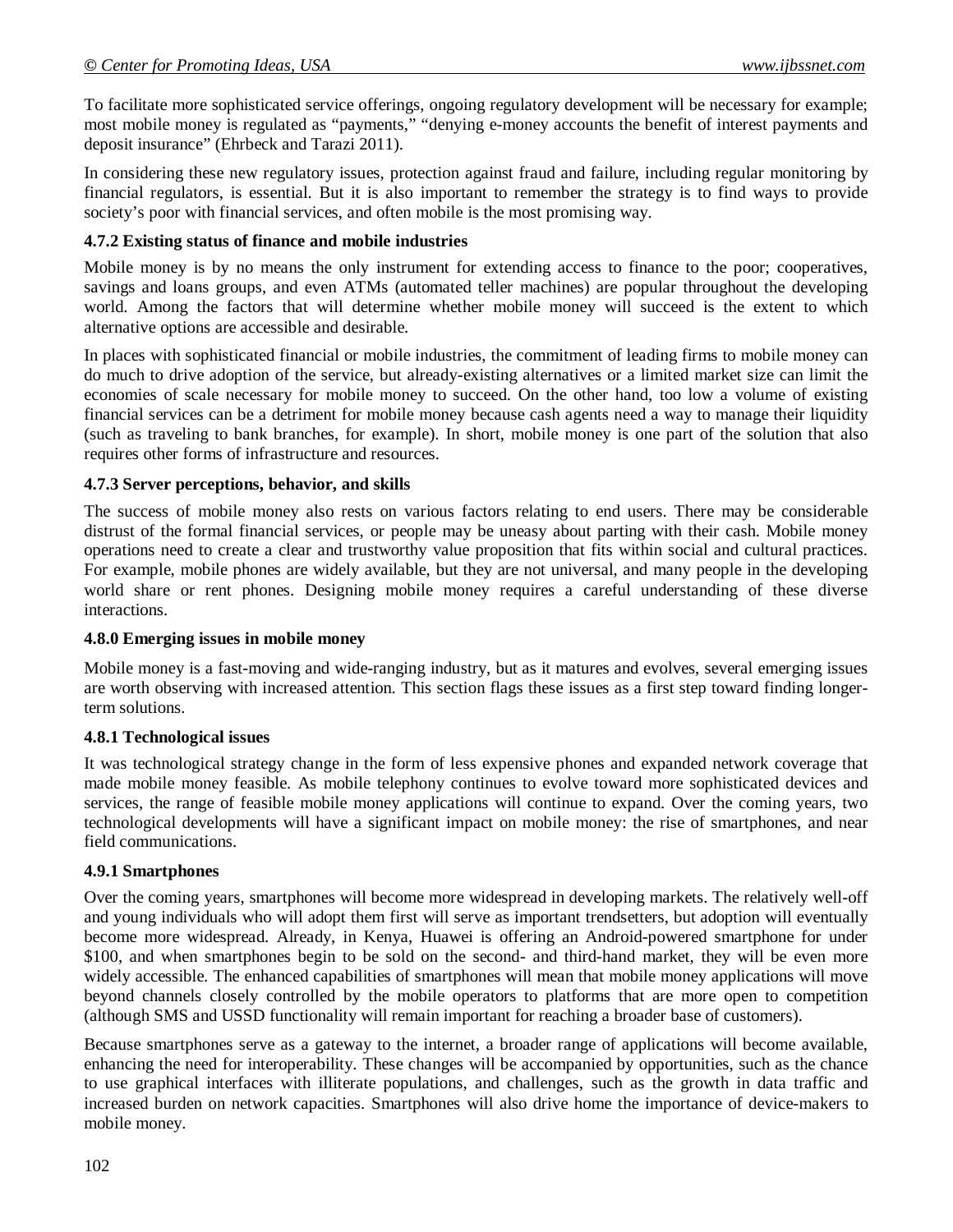## **4.9.2 near field communications**

Near field communications (NFC) is a technology that allows devices to communicate through mere proximity, usually by waving a specially equipped phone or card near a receiving device, as opposed to having to physically swipe it.

NFC could serve to make transactions more efficient and secure by reducing errors, such as those that arise from mistyped numbers. In the coming years, more phones will be equipped with NFC, which is expected to become more popular for financial transactions.

For mobile money, this means that transactions can be completed by waving a phone near a receiver, as opposed to having to text value to a recipient. Since NFC requires a new infrastructure to receive the payments, it may be slow to grow, but as wallets become digitized onto phones, mobile money agents and businesses may start to use their own NFC-enabled smartphones to receive payments. Already at the start of 2012, Absa, a large South African bank, was testing NFC deployments for its payments.

According to the International Finance Corporation`s Mobile Money Study, in a given market, the business case for mobile money will be driven by those players with the strongest incentive to develop, the primary value proposition for targeted customers, and the regulation, demand and partnership requirements. Combining these variables, the International Finance Corporation has developed mobile money demand curves that show how mobile money has different appeal in different environments.





(continued next page)

The black curve represents mobile money demand for developing economies. As developing countries progress, financial infrastructure develops, and competition from banks, credit card companies, and other financial institutions increases. The black curve becomes dotted because demand changes from low-cost, low-speed, and infrequent to high-speed and high volume as represented by the blue curve. The green curve starts off dotted because developed countries already have substantial financial infrastructure, thus demand for low-cost ,lowspeed, infrequent transactions is low.

The continuum is divided into three parts: alternative infrastructure, transition phase, and collaboration. In developing economies mobile money acts as an alternative infrastructure to existing financial services; during the transition phase mobile money moves from an alternative infrastructure to a complementary one. In the collaboration phase mobile money must fully integrate with the financial infrastructure.

**Sources**:http://mmublog.org/blog/onchannels/;http://www.ictinagriculture.org/ictinag/sites/ictinagriculture.org/fil es/web\_Module3.pdf.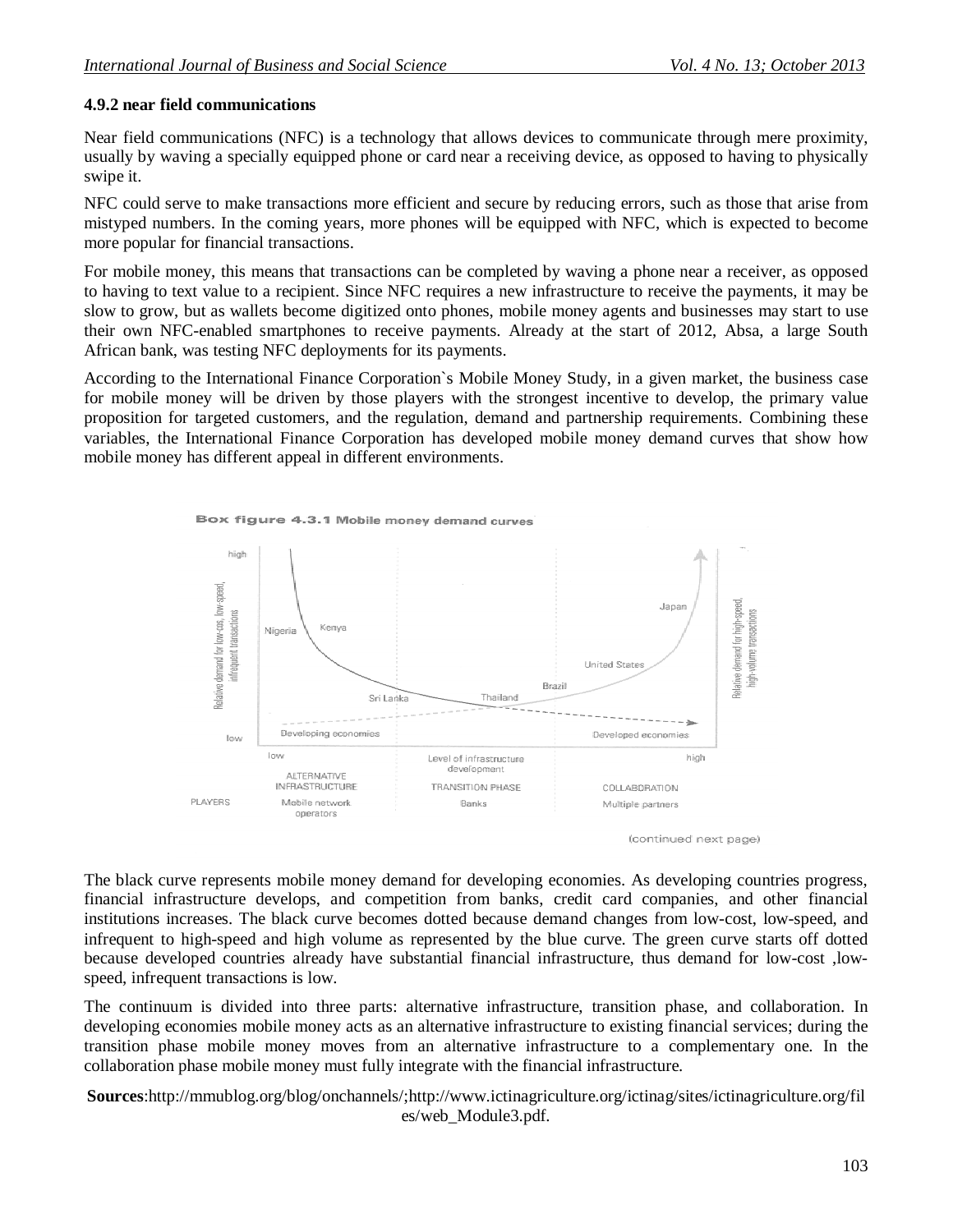#### **5 M-Shwari, Mobile banking**

M-Shwari is a revolutionary new paperless banking product for M-Pesa customers, delivered by Safaricom, in partnership with the Commercial Bank of Africa. This was launched in Kenya in November 2012. M-Shwari enables customers to save and borrow directly via their phone, while earning interest on the money saved. At 31 March 2013, 1.2 million people were actively using the service in Kenya. M-Shwari builds on Safaricom M-Pesa money transfer service, which has 18.1 million active customers across the globe.

#### *Conclusion*

The paper reports on empirical test of a model that integrates the use of liquidity to enhance profitability, and use of asset tangibility to enhance innovation. The model is tested on the basis of a Case Study of Safaricom Limited, Nairobi, Kenya. The study indicates that there are significant positive associations between the use of strategic decisions and firm's performance; but the performance relationships differ across industrial settings. While exciting, the Success Safaricom`s mobile money deployment and a few other firms Should not shelter the fact that those examples remain the exception, not the rule. With this caution in mind, governments, donors, and industry have good reason to support the creation of vibrant mobile money services that include the world`s poor in financial markets and allow them to manage and use their own money. . Although far from the only mechanism, mobile money strategy is certainly one of the most powerful means by which to realize this promise.

## *References*

- Aker, Jenny, Rachid, Boumnijel, McClelland A., and Tierney N., (2011).``Zap it to Me: The Short-Term Impacts of a Mobile Cash Transfer Program.'' Working paper 268, Center for Global Development, Washington, DC.
- Chatain, Laurent, P.Zrzan, A.Noor, W.,Dannaoui, N., and Louis D., (2011). ProtectingMobile Money against Financial Crimes: Global Policy Challenges and Solutions. Washington DC: World Bank.
- Communications Commission of Kenya. (2011). "Quarterly Sector Statistics Report: Q3 (2011)," Nairobi.
- Demirgtic-Kunt, Asli, Beck T., and Honohan P., (2008). Finance for AIP: Policies and Pitfalls in Expanding Access. Washington, DC: World Bank
- Ehrbeck, Tarazi M., et al. (2011). Putting the Banking in Branchless Banking: The Case for Interest-Bearing and Insured E-Money Savings Accounts''.The Mobile Financial Services Development Report, 37-42. Washington, DC: World Economic Forum.
- Fathalla, Sarah, Mino T., and Pickens M., (2011) 'The Case For More Product Innovation in Mobile Money and- Branchless Banking.'' Consultative Group to Assist the poor, Web log post October 14, http: // technology.cgap.org 2011/10/14/the-case for-more product-innovation-in-mobile-Money-and-branchlessbanking./
- GSMA, Mobile Money Tracker,. (2012). ``Global Mobile Money Development Tracker.'' Available at: http//www.wirelessintelligence.com//mobile-money.
- IFC (International Finance Corporation). (2011). Mobile Money Study2011. Washington, DC. http: //www.ifc.org/ifcext/globalfm.nsf/Content/Mobile+ Money+ Study+ 2011.
- IMF (International Monetary Fund). (2013).``Kenya`s Mobile Banking Revolution.''Kenya: Fifth Review No. 13/107, Washington, DC. (April 2013). http://Siteresources.imf.org/KENYAREVIEW/Resouces/KE: APR\_2013Power-Pint. Pdf.
- Kendall, Jake, and Maurer B., (2012). ``Understanding Payment Behavior of African Households: A Vast and Untapped Market,''http://pymnts.com/commentary/Tips-for 2012-Understanding-Payment-Behavior of Africa-Households-A- Vast-and-Untapped-Market/.
- Kedall, Jake, Maurer B. Machoka P., and Veniard C., (2011). ``An emerging platform From Money Transfer Systems to Mobile Money Ecosystem.' Innovations: Technology, Governance, Globalization 6, no 4: 49- 65.
- Maimbo, Samuel, Saranga T., and Strychacz N.,. (2011). ``Facilitating Cross—Border Mobile Banking in Southern Africa.'' Africa Trade Policy Note 1, World Bank , Washington, DC.
- Mas, Ignacio, and Radcliffe D., (2010). ``Mobile Payment Go Viral: M-PESA in Kenya.'' In the Yes Africa Can: Success Stories From a Dynamic Continent'' Series. World Bank, Washington, DC (March). http//ssrn.com/abstract= 1593388'